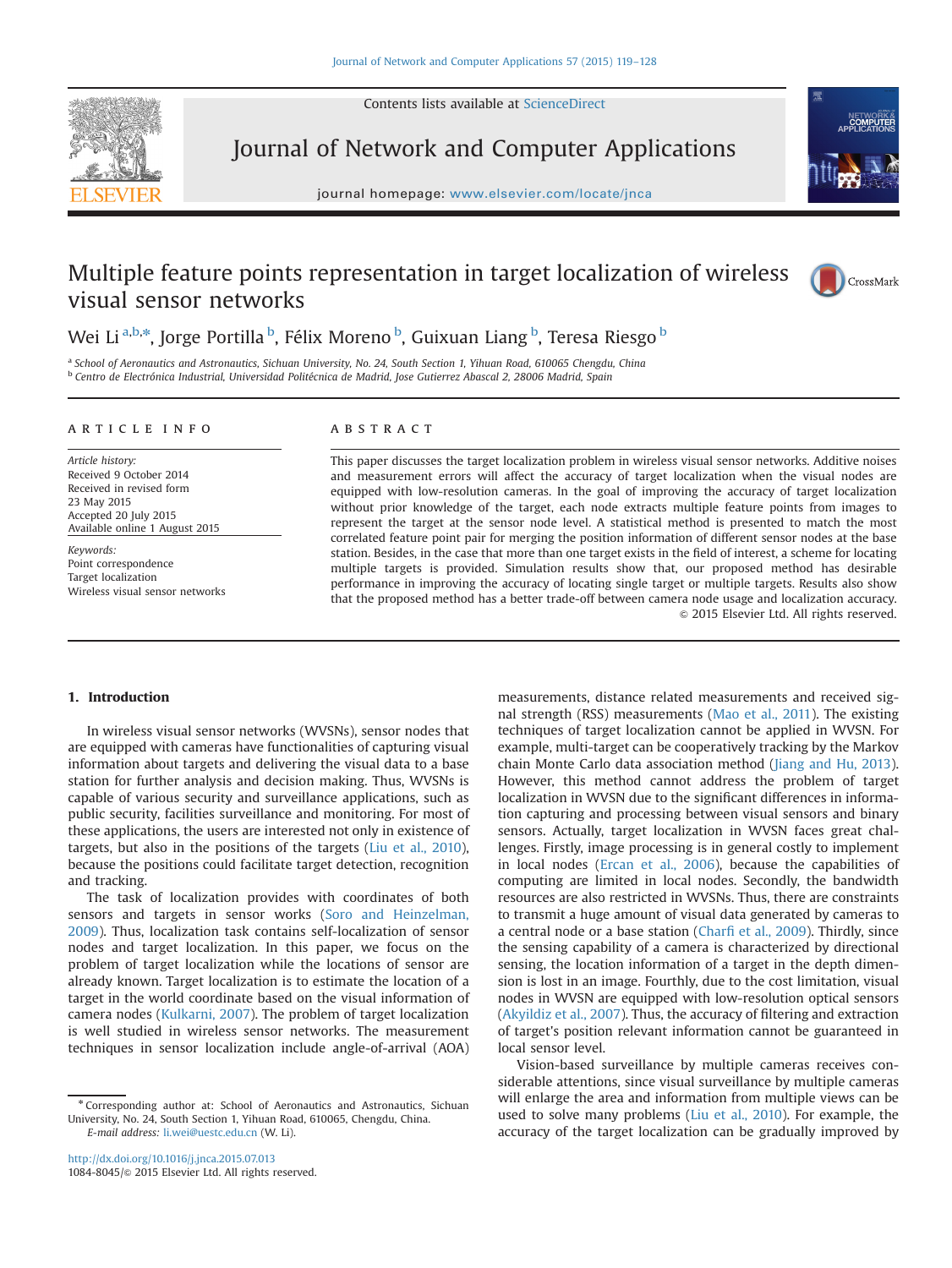selecting the most informative cameras based on correlation functions (Dai and Akyildiz, 2009) and the properties of the overlap region of the target in images (Li and Zhang, 2012) until the required accuracy level of target state is achieved. However, the multiple cameras bring new problems. Finding the correlated points pair in different images of cameras is a very difficult task. Furthermore, the energy and wireless channel capacity are very limited in WVSN. As discussed above, WVSN is a kind of resourcelimited networks in nature. It is desirable to balance the trade-off between the accuracy of localization and the resources of WVSN.

The motivation of our study is to use the visual data acquired from the camera nodes to accurately estimate the position of target in the world coordinate. In this paper, we provide a method that uses multiple feature points to represent targets, and then provide a statistical approach to find the most correlated image point pair from different cameras, in order to reach the goal of improving the accuracy of target localization. Note that we focus on 2-D target localization on the ground plane. We assume that the cameras are placed horizontally around a room, which is the most relevant case for many real world applications. Besides, this paper makes the following assumptions about the wireless visual sensor network. Firstly, the location and orientation of each camera node is known within a universal coordinate system. Once a node enters into the networks, its geographical position remains constant. Next, all of the cameras are well calibrated. Finally, all of the nodes are time synchronized.

The initial results of this research have been published in Li et al. (2011), where we briefly introduced our target localization algorithm. In this paper, we expand on that work by providing further insight on the representation of the target by multiple feature points in target localization. In Li et al. (2011), we mainly focus on the single target localization. In this study, we provide a scheme for multiple target localization. The problems of the corresponding target matching and the occlusion between targets are also addressed in multiple target localization without prior knowledge. Besides, we also expend the experiments in a practical environment. Our main contributions include the following: 1) we design a method of using multiple feature points to represent a target in the goal of decreasing the influence of measurement noises and errors on the localization accuracy; 2) we proposed a statistical approach to match the most correlated feature points in different cameras; 3) we provide a scheme to address the issue of multiple target localization without prior information. The rest of this paper is organized as follows. Section 2 briefly highlights the related work. Section 3 presents the standard geometrical epipolar model to compute the possible position of single target. Section 4 proposes the technique to represent a target by multiple feature points and the method for finding the correlated point pair by the statistical method. Section 5 studies the case when there is more than one target existing in the field of interest. Section 6 conducts experiments to validate and evaluate the effectiveness of our proposed method and conclusions are given in Section 7.

### 2. Related work

Recently, a lot of researches focus on visual sensor networks, but very limited works related to the target localization in WVSNs has been reported.

Farrell et al. (2009) present a system that uses two cameras to localize the node of wireless sensor networks, and then employs non-imaging sensors to estimate the location of targets. Liu et al. (2010) described the common procedure of collaborative single target localization in wireless visual sensor networks, which extracts one feature point and adapts the epipolar geometrical model to compute the target position in the world coordination. Dios et al. uses Maximum Likelihood technique to fuse the cameras' observations about the location of target. They assume that the target in image can be represented as a single feature point and the level of noise in the measurements is low (Dios et al., 2011). Unfortunately, the target's extraction and localization are always corrupted by measurement noises and errors in practice. Massey et al. (2007) proposes methods to implement target localization using camera networks. They discussed two methods of triangulation for determining a target's position in the global coordinate space, grid-based coordination and convex polygon intersection scheme. Their methods heavily rely on an accurate algorithm to define the size, shape, presence, and position of a target within an image. Oztarak et al. (2009) provide a object localization approach which requires the distance between the extracted object and the camera. Unfortunately, the distance information cannot be obtained beforehand in most practical cases. Teng et al. (2014) proposed a method for locating electronic identifiers by integrating the electronic and visual signals. They designed a match engine to find the correspondence between an object's electronic identifier and its visual appearance.

Kulkarni (2007) uses two higher resolution cameras with overlapping coverage to localize an object and compute its Cartesian coordinates. Funiak et al. (2006) proposed a localization algorithm to retrieve the locations and poses of ad-hoc placed cameras in a sensor network by tracking a moving object. In their work, they assume that the object appearing in the image of cameras can be represented by a point. Therefore, they do not need to consider the problem of target correspondence. Lin et al. has provided a framework of a camera networks for tracking object in overlapping and non-overlapping fields (Lin and Huang, 2011), but they need prior knowledge about the features of an object.

All these methods mentioned above can be regarded as epipolar geometry-based solutions. Epipolar geometrical method of computing the coordinate of target is well studied, but it must solve the point correspondence problem because it is very hard to find the correlated image point pairs. Most of the aforementioned works assume that image features required for localization have already been acquired and that the correspondence between the image features are known. Some researchers used Scale-Invariant Feature Transform (SIFT) to find feature point correspondences (Sun and Liu, 2011). Since SIFT needs the frame level computation with iterated Gaussian blur operations on images and the frame difference operations on blurred images for feature extraction, its implementation faces challenges of heavy computation, large memory storage and long computational latency (Chiu et al., 2013). Medeiros et al. (2008) and Kurillo et al. (2008) use a LED bar to realize feature points correspondence between cameras. Different from the mentioned works, we present a statistical approach to find the most correlated feature point pair for participating in the task of target localization, without any additional tools and prior knowledge of the target.

#### 3. General target localization model

In WVSN, since multimedia content, especially video streams, requires transmission bandwidth that is orders of magnitude higher than that supported by currently available sensors (Akyildiz et al., 2007), it is crucial to perform as much local processing (such as compression, error protection, filter, feature extraction, etc.) as possible to reduce the amount of information that needs to be communicated to other nodes (Sanchez-Matamoros et al., 2009). In this study, if cameras capture any target, they will extract the target position information from the raw image at local sensor. Afterwards, they send the position information to the base station where